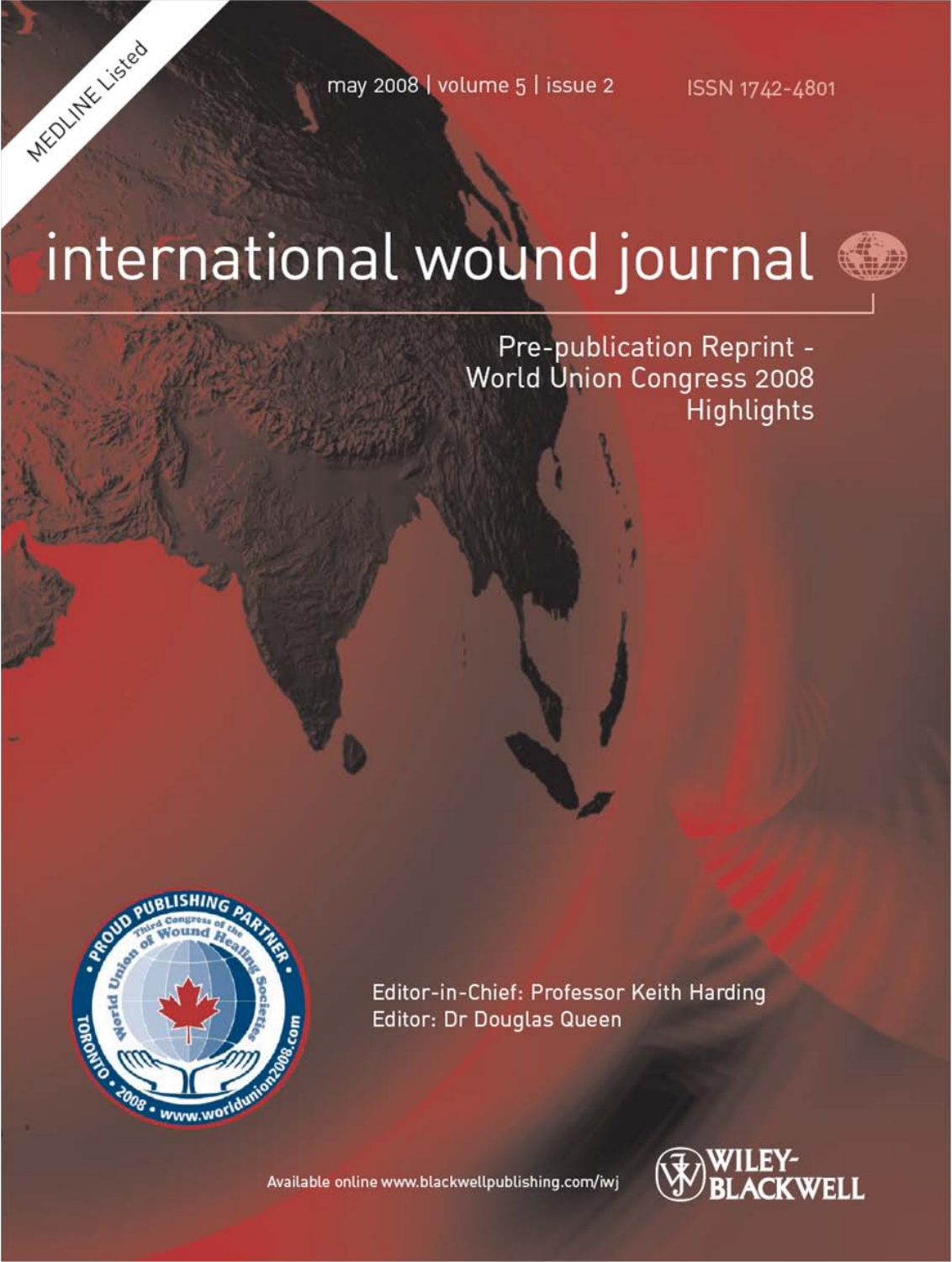## One Problem. One Voice. World Union of Wound Healing Societies Congress 2008, Toronto, Canada

#### CONGRESS HIGHLIGHTS: FOCUS ON STREAMS & THEMES

Understanding that wound care professionals have different levels of experience, unique requirements for continuing education, and personal areas of interest, Congress 2008 is all about choice. With 10 concurrent evidence based streams featuring more than 100 educational sessions, delegates have the ability to design a program of learning ideally suited to their needs. In addition, there are 6 themes woven throughout the streams including infection, evidence education, quality of life, health care systems, local wound care, and research that can also be followed.

The Congress will feature free papers from 150 wound care professionals on a variety of topics from global perspectives and research to infection, malignant and inflammatory wounds, surgical wounds, and patient perspectives. And there will be 200 key opinion leaders in the field of wound care participating to ensure delegates receive the most current clinical information available as well as training in best practices that can be applied to invigorate your wound care practice.

With a stimulating pre-conference day, three plenary sessions featuring internationally acknowledged speakers, and the world's largest wound care trade exhibition, there truly is something for everyone at this unique conference.

Don't wait. Register today for Congress 2008 at www.worldunion2008.com.

#### STREAM 1: PRESSURE ULCERS

If your interest is Pressure Ulcers then we have a comprehensive, evidence based curriculum that will allow you to focus exclusively on this area with sessions discussing:

- Prevalence & incidence definitions and methods as well as global trends and comparison – are we measuring the same thing?
- Tools, individual factors, and clinical judgment in risk assessment, exploring the question of whether stage 1 should be considered an ulcer or a risk factor.
- Evidence-supported risk-based pressure ulcer prevention strategies including the challenges faced in implementing ongoing pressure ulcer prevention programs.
- An analysis of the evidence for skin health including differential diagnosis – pressure ulcer or incontinence dermatitis – as well as skin protection and care.
- The EPUAP grading system with study results exploring how accurately clinicians classify ulcers; a presentation of the updated NPUAP staging system including clinical implications and challenges; the worldwide implications in the reliability, validity, similarities, and differences in classifications.
- New methods of early detection for friction and pressure ulcers; how shear contributes to pressure ulcer formation; and an update on the International Standards Organization (ISO) initiative.

#### Editorial Information

- Editor-in-Chief Prof. Keith Harding
- Editor Dr Douglas Queen
- Statistician Prof. Patricia Price
- Editorial Executives Prof. David Armstrong Dr Paul Banwell Dr Kyoichi Matsuzaki Prof. Christine Moffatt Heather Orsted Prof. Marco Romanelli Prof. Hiromi Sanada Prof. Gregory Schultz Prof. Gary Sibbald Geoff Sussman Dr Luc Téot

• Editorial Office International Wound Journal PO Box 2394 Cardiff CF23 9WQ UK

- Editorial Assistant Sue Harding Rajan Vaswani
- Production Editor Paul McNulty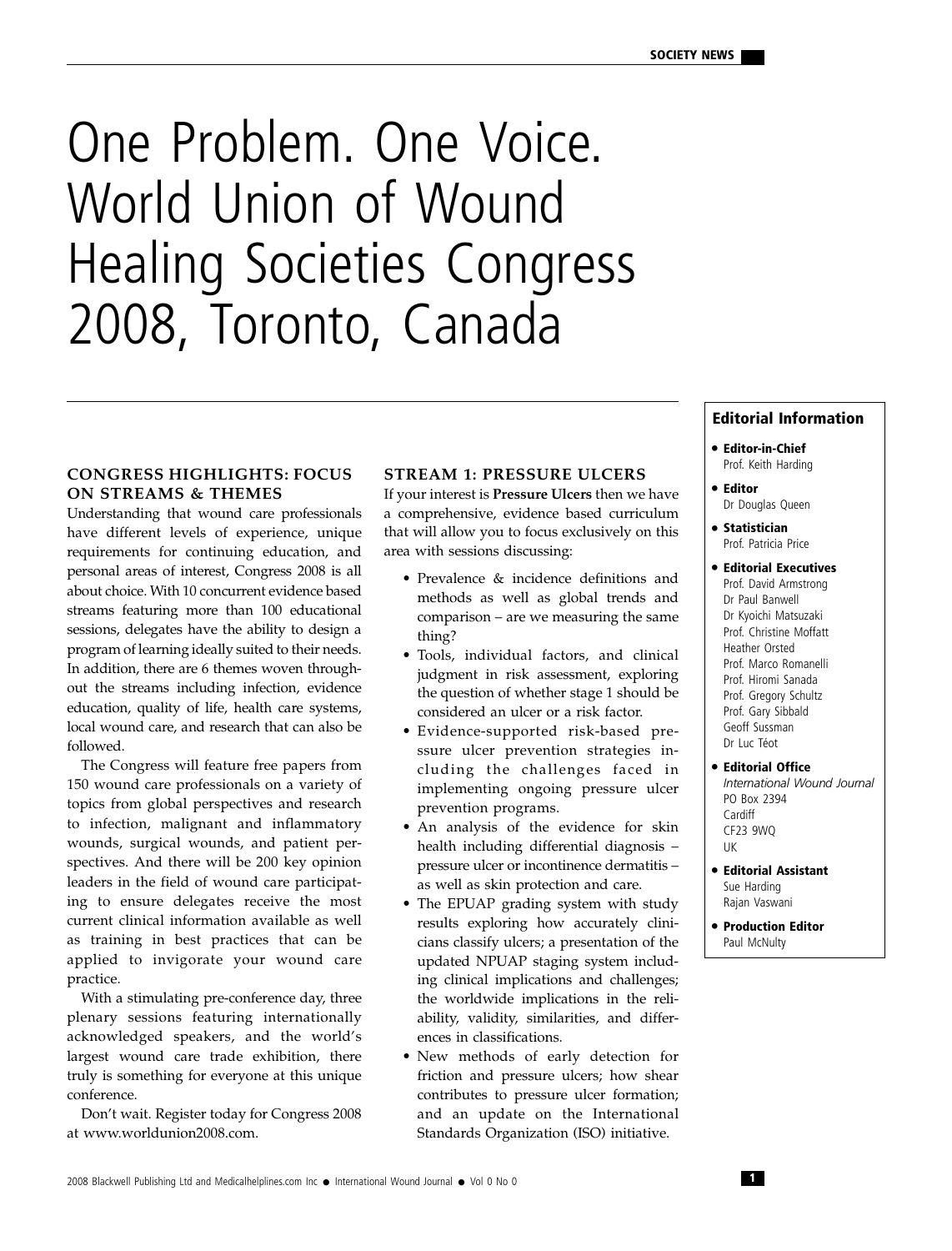- Evidence based strategies for positioning and pressure redistribution including the characteristics and features of support surfaces and the influence of temperature and moisture.
- Wound Bed Preparation and the role of debridement; cleansing and dressings; and infection and inflammation components of pressure ulcer care.
- Clarity and gaps in pressure ulcer prevention and treatment evidence including dilemmas and consensus building.

''Because pressure ulcers are one of the most common wounds we treat yet can usually be prevented with proper attention, it's critical for care providers to remain current with new approaches, awareness programs, and treatment options,'' said Dr Janet Cuddigan, Pressure Ulcer Co-Captain. ''By attending this stream, delegates will learn from the evidence base, have the opportunity to share their knowledge, and come away with new ideas to invigorate their practice.''

#### STREAM 2: DIABETIC FOOT **III CERS**

If your interest is Diabetic Foot Ulcers then we have a comprehensive, evidence based curriculum that will allow you to focus exclusively on this area with sessions discussing:

- Epidemiology including the instance of ulceration and amputation, the impact on a patient's quality of life, and the costs to healthcare systems in the U.S. and abroad.
- Risk assessment such as neuropathy, circulation, smoking, and obesity that can predict the potential occurrence of an ulcer. Risk factors will be based on current studies available in the literature at this time.
- Peripheral Arterial disease and amputation focusing on common predictors, costs associated, and the types and levels of amputation undertaken.
- What makes a wound chronic, the definitions of a chronic wound and how they are different from other wounds.
- Infection as the major cause of limb loss and what the risk factors are for diabetics.
- How to properly assess diabetic foot ulcers through a thorough examination.
- An in-depth look at the different surgical approaches available for foot ulcer man-

agement including what works, what doesn't, what is truly effective, and new approaches.

• The prevention of diabetic foot ulcers including education of healthcare providers and patients about the risk factors, current approaches, and how to stop the problem before it starts.

''Diabetic foot disorders are a growing problem around the world and are the most common reason for lower extremity amputations,'' said Dr. Robert Frykberg, Diabetic Foot Ulcer Stream Captain. ''With the world's leading experts at Congress 2008 to discuss current trends in treatment and the epidemiology of foot ulcers, you simply do not want to miss this opportunity.''

#### STREAM 3: OSTOMY/ CONTINENCE/SKIN CARE

If your interest is Ostomy/Continence/Skin Care then we have a comprehensive, evidence based curriculum that will allow you to focus exclusively on this area with sessions discussing:

- The implications of urinary or fecal diversion on a patient's quality of life including the conceptual, definition, measurement, scale development, and selected research.
- Challenges facing Bariatric patients with Ostomy from a global perspective looking at co-morbidity and risks, preplanning for care, and placement, visualization and pouching using a case study approach.
- Risk factors for incontinence-associated dermatitis (IAD); current evidence regarding the relationship between IAD and pressure ulcer development; differential assessment of IAD versus other types of skin ulceration; strategies for prevention of IAD, with a strong focus on strategies to minimize incontinence episodes; and guidelines for accurate assessment and management of several types of dermatitis.
- The results of a national working group formed by the Canadian Association of Enterostomal Therapy to develop the first recommendations for the holistic care of this patient population with challenging Enterocutaneous Fistulas.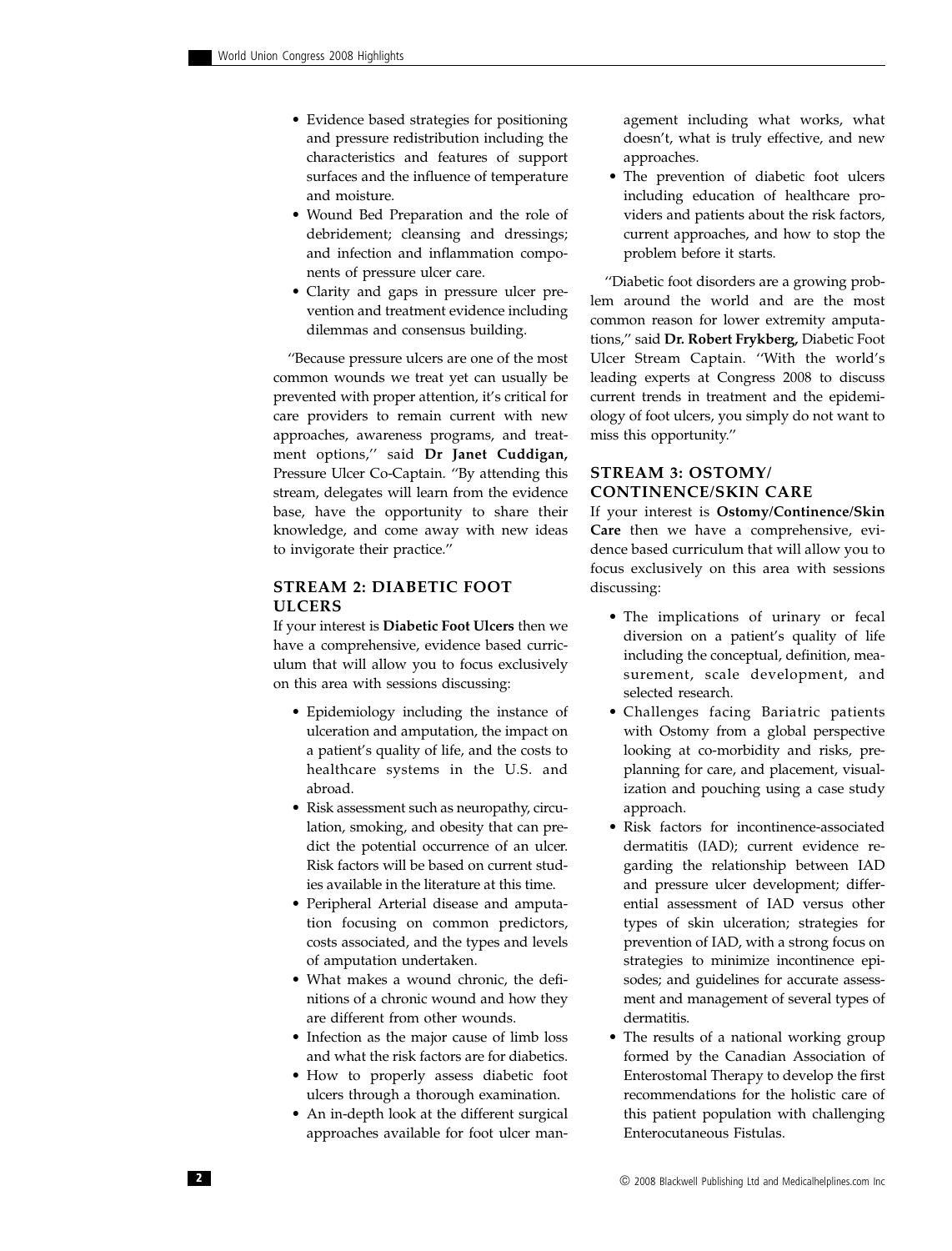- The sequential phases of the trans-cultural validation methodology for the translation of the Braden Scale into French.
- The role and impact ET nursing has on chronic wound management in the community in terms of cost-management, best practices, and patient outcomes.
- The scope of practice and valued contributions from The Canadian Association for Enterostomal Therapy, The Wound, Ostomy and Continence Nurses Society, and the World Council of Enterostomal Therapists in the provision of specialized, expert, high quality care for individuals with wound, ostomy or continence needs.
- Three Nursing Association's respective contributions around the world.

''E.T./WOCN Nurses are specialized in the areas of wound, ostomy and continence. They are an important part of the interdisciplinary team because their expertise brings value to the clinical setting, education, research, and health system economics,'' explained Catherine Harley, Stream Captain. "This educational stream will offer an evidence based approach which will assist participants in delivering best practices for improved patient outcomes.''

#### STREAM 4: LEG ULCERS

If your interest is Leg Ulcers then we have a comprehensive, evidence based curriculum that will allow you to focus exclusively on this area with sessions discussing:

- Leg ulcer trends and differential diagnosis within different geographical areas including Europe, North America, Australia, and Asia.
- Venous ulcers including the examination and evaluation of local wounds, postthrombotic syndrome, using compression effectively, and surgical options for treatment.
- An examination of Arterial ulcers from nursing, surgical, and medical perspectives with a view to the future and the development of new treatment options.
- Lymphedema and its link to obesity as well as discussions around manual lymphatic drainage and other treatments.
- The scientific assessment of leg wounds using micro-vascular and blood flow assessments, size and polymetry, as well as an exploration of specialized technologies and devices.
- Difficulties surrounding the effective evaluation and treatment of inflammatory leg ulcers.
- The surgical management of leg ulcer care across settings.
- The link between genetic diseases and leg ulcers.
- Local wound care including the use and efficacy of antimicrobial and active dressings as well as natural products such as honey and maggots.
- Advanced therapies utilizing technology and devices that have demonstrated efficacy and are able to produce a positive reaction in wounds not responding to conventional treatment protocols.

''As the World Union of Wound Healing Societies meets only every four years this is an excellent opportunity to take advantage of this outstanding scientific program by learning from the best of the best in opinion leaders from around the world,'' stated Dr. Marco Romanelli Leg Ulcer Stream Captain.

#### STREAM 5: ACUTE WOUNDS

If your interest is Acute Wounds then we have a comprehensive, evidence based curriculum that will allow you to focus exclusively on this area with sessions discussing:

- Burns with a particular focus on classification, prevention and treatment.
- Burn prevention and infection education.
- Insight into scarring as a result of burns and in patients undergoing surgery will be gained from a session on effective prevention and treatment options.
- Complications surrounding surgical wounds such as surgical site infection. Several sessions will explore the incidence of these complications, more effective treatment and their prevention.
- Specialized surgical procedures including everything from orthopedic to cardiac as well as plastics & reconstruction.
- The treatment of acute wounds resulting from traumatic injury.

"Acute wounds are often as equally challenging to prevent and treat as chronic wounds as they present some similar issues, as well as those unique to their particular aetiology,'' said Prof David Leaper, Acute Wound Stream Captain. ''The highly diverse specialties of the International Faculty of the Acute Wound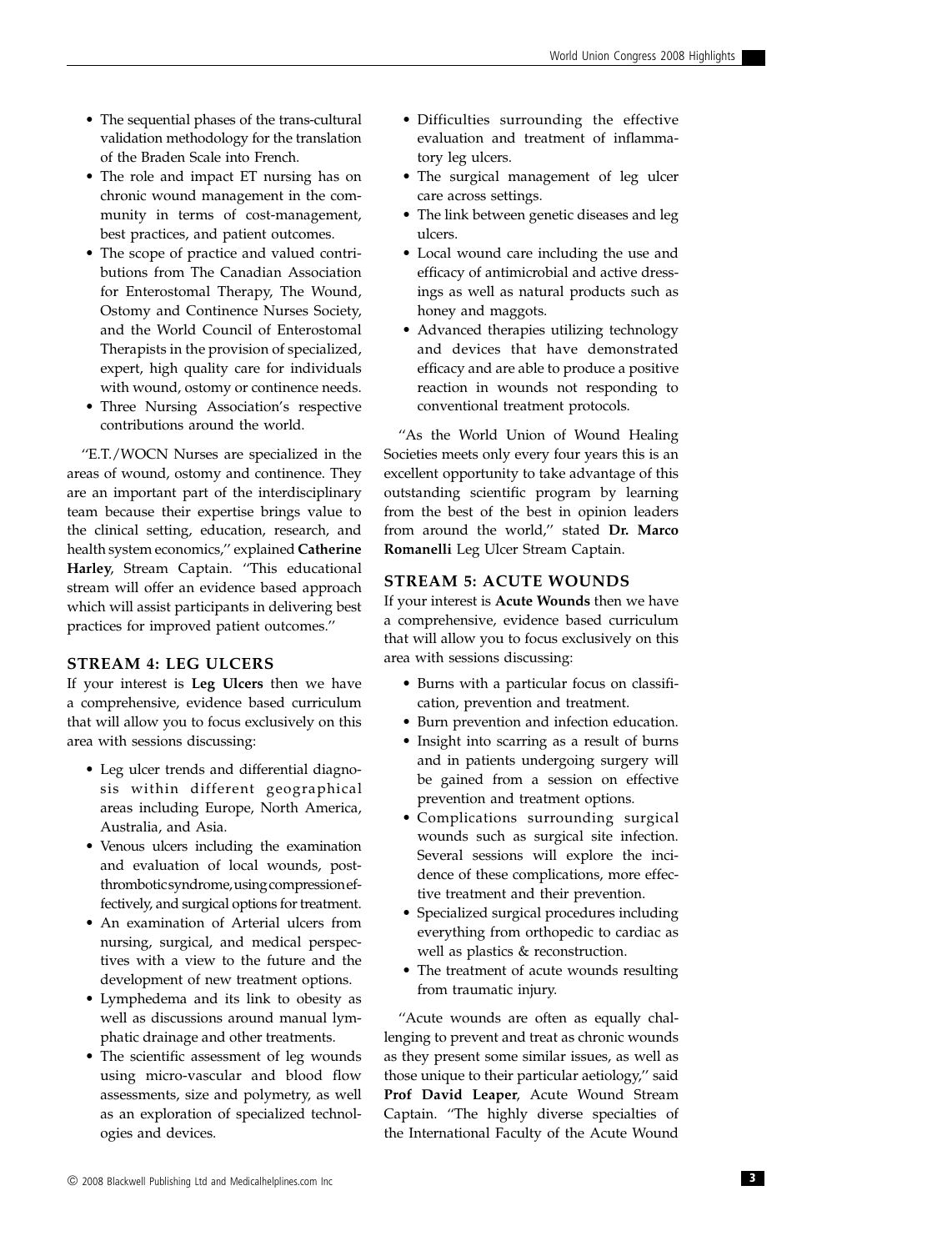Stream at the 2008 Congress will ensure an exciting and interesting focus on acute wounds from prevention and treatment to promising new approaches.''

#### FOCUS ON STREAM 6: COMPLEX **WOUNDS**

If your interest is Complex Wounds then we have a comprehensive, evidence based curriculum that will allow you to focus exclusively on this area with sessions discussing:

- The common problem of complex wounds through the sharing of information, best practices, and innovative approaches with a view to finding effective treatment solutions.
- Palliative, malignant, complex or unusual wounds in terms of quality of life, effective treatment, and new approaches.
- The effective prevention and treatment of complex wounds resulting from regional issues such as tropical disease and infection. With the world becoming smaller and smaller the boundaries become blurred and often these become global issues.
- The resolution of complex situations through effective education and communication, including clinical trials.
- Managing patient and caregiver expectations in respect to non-healable wounds.
- What the future holds in terms of technological advances to make a patient's life more bearable in the area of genetic disorders such as EB.

This stream will be principally delivered through a combination of expert faculty and free papers submitted to the Congress.

''Complex wounds are complicated by nature and solutions are often experiential, however these types of wounds don't necessarily require complex solutions,'' said Prof Finn Gottrup, Complex Wound Stream Captain. ''Communication and the sharing of experience, evidence, and effective treatments can reduce the intricacy and simplify the approach.''

#### STREAM 7: GLOBAL PERSPECTIVES

If your interest is Worldly and Global then we have a comprehensive, evidence based curriculum that will allow you to focus exclusively on this area with sessions discussing:

- The global perspective in wound care including common problems, international evidence, and solutions that can be applied around the world.
- Issues surrounding reimbursement, guideline implementation, setting up a wound care clinic or association. Learn how some in the world have approached these problems and have implemented successful solutions. By sharing our collective experience we help others avoid the pitfalls previously experienced by others.
- Patient empowerment through identification of cultural differences, quality of life, and education.

This stream will be principally delivered through a combination of expert faculty and free papers submitted to the Congress.

''One Problem – One Voice is an appropriate slogan for Congress 2008. Throughout my 30 year career I have traveled around the world and been exposed to the many problems faced by wound care practitioners and patients, as well as being actively involved in attempting to rectify some of the problems found in the Developing World with well known workers in these countries'' said Dr George Cherry and Global Perspectives Stream Captain. ''What is most interesting is the commonality of the issues and the solutions being applied – sometimes the similarities were frightening!''

#### STREAM 8: FREE PAPERS

If your interest is more general then we have a comprehensive, free paper stream that will allow you to hear diverse subject matter from your peers, and if you have had your abstract accepted as an oral presentation, the opportunity to share:

- This stream will be principally delivered through a combination of expert faculty and free papers submitted to the Congress.
- It's your chance to share your experience and to listen to that of others – using your One Voice.
- Latest research, latest products, latest news and latest views from most of the major areas in wound care – its all here.

''One Problem – One Voice says it all,'' said Dr Elizabeth Ayello, Congress Co-Chair and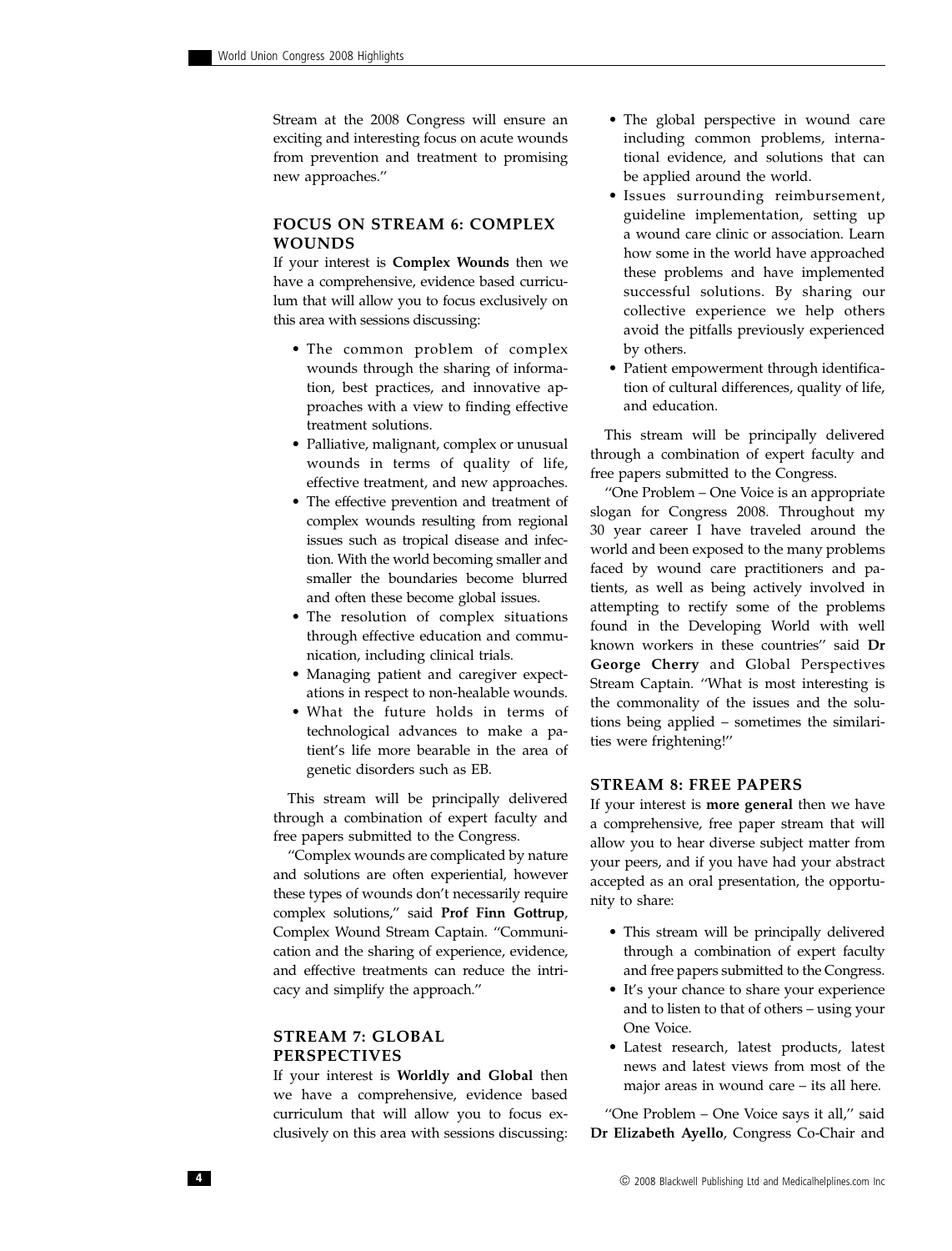Congress representative for this stream. ''Sharing our experience and evidence, including expert opinion, is the way forward for the acceptance of wound care as a clinical specialty and a session you don't want to miss.''

#### STREAM 9: CANADIAN PERSPECTIVES IN WOUND CARE

If you're interested in starting a Wound Care Association in your country, we have a comprehensive stream that addresses wound care standards and differences nationally and provincially, professional issues, and more including:

- How the Canadian Association of Wound Care (CAWC) began, its evolution, and lessons learned.
- A discussion of the impact of prevention programs in wound care and the success of the Pressure Ulcer Awareness Program.
- Understanding the dynamics of a multidisciplinary team approach to wound care and how it impacts patient outcomes.
- The value of Certification programs for career advancement and how to develop the education tools required including e-Learning and practicum.
- Practical coping strategies to deal with burnout.
- An in-depth look at the issues affecting the Canadian Aboriginal community such as special health concerns within the population (diabetes, alcoholism, obesity), traditional healing approaches (natural, holistic, spiritual), and how to be culturally sensitive while maintaining a high quality of wound care treatment.
- The status of Canadian research, looking at how nurses can conduct clinical research at the bedside, and an overview of research currently underway.

''The world union coming to Canada is a once in a lifetime experience for wound healers and not to be missed. We are proud of the work we have done at the CAWC and believe that delegates will gain valuable insight our approach and success,'' explained Cathy Burrows, CAWC President.

#### STREAM 10: RESEARCH STREAM

If your interest is Research then we have a comprehensive, free paper stream that will allow you to hear diverse subject matter from your peers, and if you have had your abstract accepted as an oral presentation, the opportunity to share:

- This stream will be principally delivered through a combination of expert faculty and free papers submitted to the Congress.
- It's your chance to share your experience and to listen to that of others – using your One Voice.
- Latest research, latest products, latest news and latest views from most of the major areas in wound care – its all here.

''Research is fundamental to the development of future treatment strategies, enabling us to understand the issues and evaluate our approaches for positive outcomes,'' said Prof Greg Schultz, Research Stream Captain. ''Wound care mechanisms are still being understood, leading to the development of exciting new approaches such as genetic engineering or point of care diagnostics. This stream will provide and insight into these and other exciting research arenas.''

#### FOCUS ON THEMES

In addition, there are 6 themes woven throughout the streams including infection, evidence education, quality of life, health care systems, local wound care, and research that can be followed as well. If a comprehensive stream does not meet your requirements then why not create a program based on a theme that runs through all 10 streams.

#### FOCUS ON INFECTION

If your interest is Infection then we have a comprehensive, evidence based curriculum that runs across all of the streams and will allow you to focus exclusively on this particular topic with sessions discussing:

- Infection in leg ulcers, pressure ulcers, diabetic ulcers and a variety of other wound types.
- The impact of infection on treatment protocols, healing, quality of life, and other wound care events and procedures.

''Infection is a common problem faced by wound care providers and can have a significant impact on the quality of life of patients,'' said Heather Orsted, Congress Co-Chair. ''As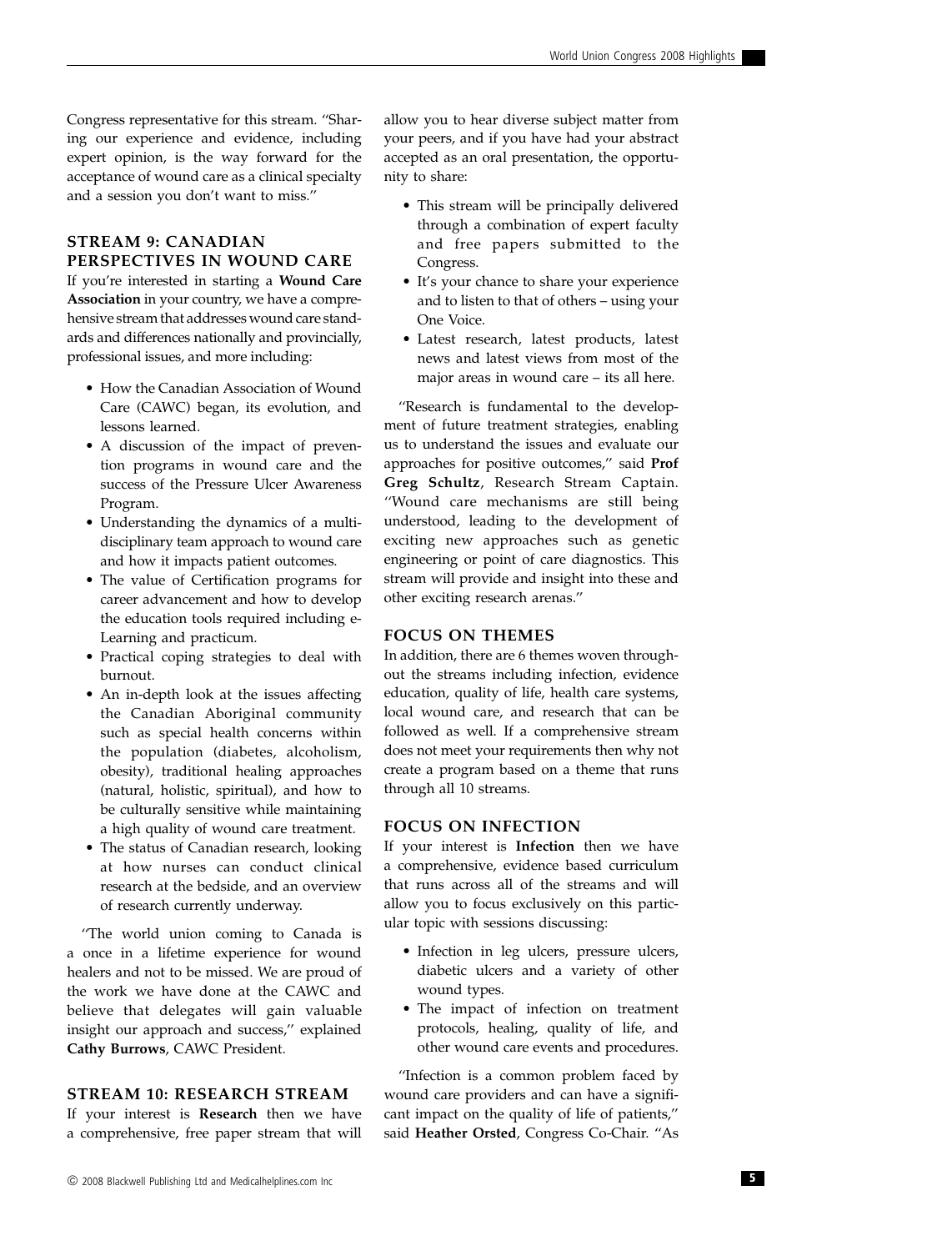all of us deal with this at one time or another with our patients, it is important to stay current with the up-to-date evidence and treatment protocols found in this theme across the streams.''

#### FOCUS ON EVIDENCE-EDUCATION

If your interest is Evidence or Education, or indeed both, then we have a comprehensive, evidence based curriculum that runs across all of the streams and will allow you to focus exclusively on this particular topic with sessions discussing:

- Key components in raising wound care awareness in clinical acceptance and prominence.
- Evidence based health care delivery and how, as caregivers, we can contribute to the evidence base on an ongoing basis, sharing our common experience. A systematic approach to creating and gathering evidence is critical in the development of a medical specialty and also for acceptance by payers globally.
- The tools and approaches required to both educate wound care providers around the world and empower them to gather and publish evidence.

''Evidence is the foundation for Congress 2008 and as a result will feature prominently across our streams as a major theme. The serious education offered will become the building blocks for the creation, evaluation, and dissemination of the evidence for the implementation of best practices in wound care.'' said Prof Gary Sibbald, Congress Chair.

#### FOCUS ON QUALITY OF LIFE

If your interest is Quality of Life across the globe then we have a comprehensive, evidence based curriculum that runs across all of the streams and will allow you to focus exclusively on this particular topic with sessions discussing:

- How to understand and evaluate Quality of Life (QoL) including the issues, its impact on patients, and ways to empower patients to take control of their situation for better outcomes.
- The patient's perspective of QoL in order to ensure they are a part of the team and have a voice in their treatment and care.

• How common patient issues can lead to solutions that can be used by wound care providers globally.

''Quality of Life issues are common problems faced by patients on an ongoing basis and, as practitioners, we need to understand this and work towards ensuring treatment will have as minimal an impact as possible,'' said Heather Orsted, Congress Co-Chair. ''If any part of our caring has a negative impact on a patient's quality of life it is our responsibility to understand the implications and find effective ways to reduce or eliminate it.''

#### FOCUS ON HEALTH CARE SYSTEMS

If your interest is Health Care Systems across the globe then we have a comprehensive, evidence based curriculum that runs across all of the streams and will allow you to focus exclusively on this particular topic with sessions discussing:

- How reimbursement is a global issue facing most health care systems. The World Union has an ongoing initiative, started shortly after Paris in 2004, looking at reimbursement concerns and current results will be presented here and also during a satellite session at the beginning of the Congress.
- Evidence based health care delivery and how, as caregivers, we can contribute to the evidence base on an ongoing basis, sharing our common experience. A systematic approach to creating and gathering evidence is critical in the development of a medical specialty and also for acceptance by payers globally.
- Advocacy as an important part of global initiatives to encourage payers, administrators and governments to adopt appropriate products and approaches.

''Reimbursement is an issue faced by governments, caregivers, and the wound care industry. All are partners in working to resolve the issues country by country and health care system by health care system," said Prof Luc Teot, President of WUWHS. ''In 2004 the World Union embarked on an initiative to focus on reimbursement globally and to address the issues faced by all. Our goal was to create a win-win solution for all players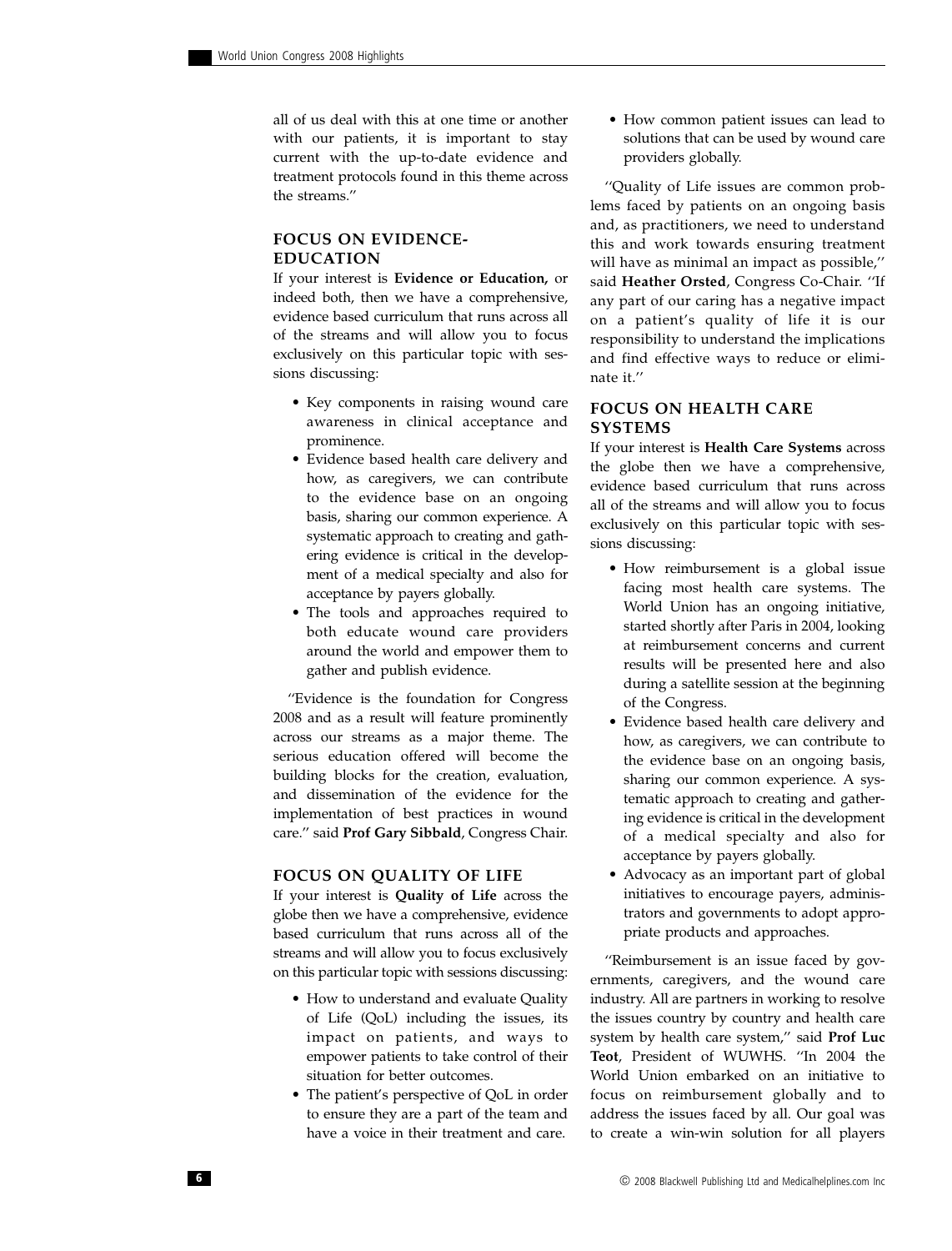leading to easier access to appropriate products and approaches for patients.''

#### FOCUS ON LOCAL WOUND CARE

If your interest is Local Wound Care then we have a comprehensive, evidence based curriculum that runs across all of the streams and will allow you to focus exclusively on this particular topic with sessions discussing:

- Our responsibility to ensure treatment approaches are evidence based and how we can evaluate evidence informed approaches and products.
- How local wound care is more than dressings and encompasses other treatment approaches. For those aware of the Wound Bed Preparation approach you will understand the multi-faceted nature of this type of approach and how it's not simply apply a dressing and hope for the best.

''Local wound care has become more than a dressing – it's an approach – and Wound Bed Preparation has become a widely accepted model for the assessment and treatment of wounds,'' said Prof Keith Harding, Congress 2008 Scientific Committee member and Executive of the World Union. ''As our understanding of wound care develops and matures our approach becomes more sophisticated and

appropriate, aiding in the development of ''woundology'' as a specialty.''

#### FOCUS ON RESEARCH

If your interest is Research then we have a comprehensive, evidence based curriculum that runs as an individual stream and also across all of the streams and will allow you to focus exclusively on this particular topic:

- This stream will be principally delivered through a combination of expert faculty and free papers submitted to the Congress.
- It's your chance to share your experience and to listen to that of others – using your One Voice.
- Latest research, latest products, latest news and latest views from most of the major areas in wound care – its all here.

''Research is fundamental to the development of future treatment strategies and the evidence that supports such approaches'' said Prof Gary Sibbald, Congress Chair and President Elect. ''Winter lead the way in 1962 and much has been discovered since but we still have a way to go to fully gather the evidence to support our clinical ''specialty''. This stream will provide and insight into these and other exciting research arenas.''